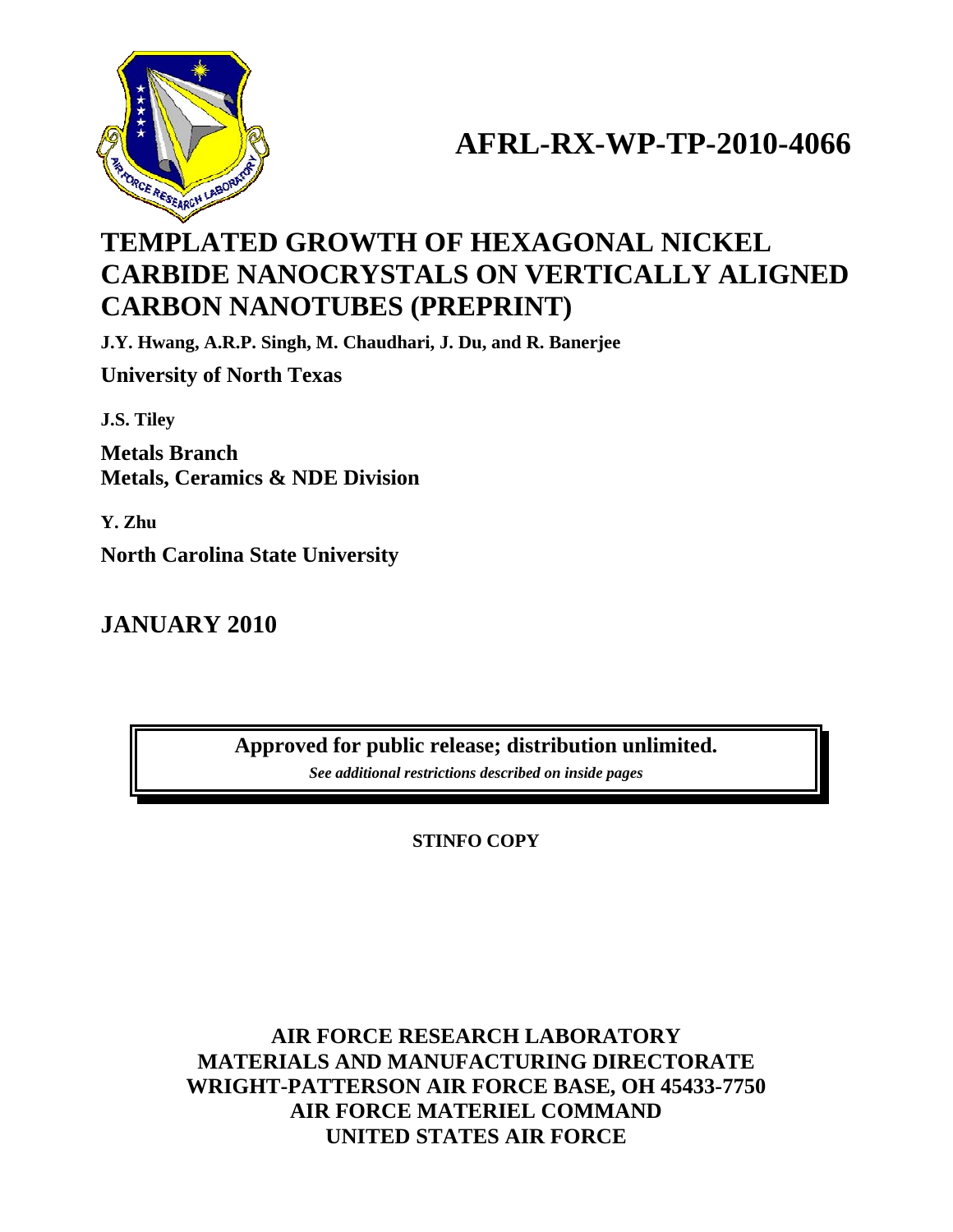| <b>REPORT DOCUMENTATION PAGE</b>                                                                                                                                                                                                                                                                                                                                                                                                                                                                                                                                                                                                                                                                                                                                                                                                                                                                                                                                   |                         |                                                                            |                        |                            |                         | Form Approved<br>OMB No. 0704-0188                           |  |  |  |
|--------------------------------------------------------------------------------------------------------------------------------------------------------------------------------------------------------------------------------------------------------------------------------------------------------------------------------------------------------------------------------------------------------------------------------------------------------------------------------------------------------------------------------------------------------------------------------------------------------------------------------------------------------------------------------------------------------------------------------------------------------------------------------------------------------------------------------------------------------------------------------------------------------------------------------------------------------------------|-------------------------|----------------------------------------------------------------------------|------------------------|----------------------------|-------------------------|--------------------------------------------------------------|--|--|--|
| The public reporting burden for this collection of information is estimated to average 1 hour per response, including the time for reviewing instructions, searching existing data sources, gathering and<br>maintaining the data needed, and completing and reviewing the collection of information. Send comments regarding this burden estimate or any other aspect of this collection of information, including<br>suggestions for reducing this burden, to Department of Defense, Washington Headquarters Services, Directorate for Information Operations and Reports (0704-0188), 1215 Jefferson Davis Highway, Suite<br>1204, Arlington, VA 22202-4302. Respondents should be aware that notwithstanding any other provision of law, no person shall be subject to any penalty for failing to comply with a collection of information if it<br>does not display a currently valid OMB control number. PLEASE DO NOT RETURN YOUR FORM TO THE ABOVE ADDRESS. |                         |                                                                            |                        |                            |                         |                                                              |  |  |  |
| 1. REPORT DATE (DD-MM-YY)                                                                                                                                                                                                                                                                                                                                                                                                                                                                                                                                                                                                                                                                                                                                                                                                                                                                                                                                          |                         | 2. REPORT TYPE                                                             |                        |                            |                         | 3. DATES COVERED (From - To)                                 |  |  |  |
| January 2010                                                                                                                                                                                                                                                                                                                                                                                                                                                                                                                                                                                                                                                                                                                                                                                                                                                                                                                                                       |                         | Journal Article Preprint                                                   |                        |                            |                         | 01 January 2010 – 01 January 2010                            |  |  |  |
| <b>4. TITLE AND SUBTITLE</b>                                                                                                                                                                                                                                                                                                                                                                                                                                                                                                                                                                                                                                                                                                                                                                                                                                                                                                                                       |                         |                                                                            |                        | <b>5a. CONTRACT NUMBER</b> |                         |                                                              |  |  |  |
| TEMPLATED GROWTH OF HEXAGONAL NICKEL CARBIDE                                                                                                                                                                                                                                                                                                                                                                                                                                                                                                                                                                                                                                                                                                                                                                                                                                                                                                                       | In-house                |                                                                            |                        |                            |                         |                                                              |  |  |  |
| NANOCRYSTALS ON VERTICALLY ALIGNED CARBON NANOTUBES                                                                                                                                                                                                                                                                                                                                                                                                                                                                                                                                                                                                                                                                                                                                                                                                                                                                                                                | <b>5b. GRANT NUMBER</b> |                                                                            |                        |                            |                         |                                                              |  |  |  |
| (PREPRINT)                                                                                                                                                                                                                                                                                                                                                                                                                                                                                                                                                                                                                                                                                                                                                                                                                                                                                                                                                         |                         |                                                                            |                        |                            |                         | <b>5c. PROGRAM ELEMENT NUMBER</b><br>62102F                  |  |  |  |
| 6. AUTHOR(S)                                                                                                                                                                                                                                                                                                                                                                                                                                                                                                                                                                                                                                                                                                                                                                                                                                                                                                                                                       |                         |                                                                            |                        |                            |                         | <b>5d. PROJECT NUMBER</b>                                    |  |  |  |
| J.Y. Hwang, A.R.P. Singh, M. Chaudhari, J. Du, and R. Banerjee (University of North                                                                                                                                                                                                                                                                                                                                                                                                                                                                                                                                                                                                                                                                                                                                                                                                                                                                                |                         |                                                                            |                        |                            |                         | 4347                                                         |  |  |  |
| Texas)                                                                                                                                                                                                                                                                                                                                                                                                                                                                                                                                                                                                                                                                                                                                                                                                                                                                                                                                                             |                         |                                                                            |                        |                            |                         | <b>5e. TASK NUMBER</b>                                       |  |  |  |
| J.S. Tiley (AFRL/RXLM)                                                                                                                                                                                                                                                                                                                                                                                                                                                                                                                                                                                                                                                                                                                                                                                                                                                                                                                                             |                         |                                                                            |                        |                            |                         | RG                                                           |  |  |  |
| Y. Zhu (North Carolina State University)                                                                                                                                                                                                                                                                                                                                                                                                                                                                                                                                                                                                                                                                                                                                                                                                                                                                                                                           |                         |                                                                            |                        |                            |                         | <b>5f. WORK UNIT NUMBER</b>                                  |  |  |  |
|                                                                                                                                                                                                                                                                                                                                                                                                                                                                                                                                                                                                                                                                                                                                                                                                                                                                                                                                                                    |                         |                                                                            |                        |                            |                         | M02R1000                                                     |  |  |  |
| 7. PERFORMING ORGANIZATION NAME(S) AND ADDRESS(ES)                                                                                                                                                                                                                                                                                                                                                                                                                                                                                                                                                                                                                                                                                                                                                                                                                                                                                                                 |                         |                                                                            |                        |                            |                         | 8. PERFORMING ORGANIZATION                                   |  |  |  |
| University of North Texas                                                                                                                                                                                                                                                                                                                                                                                                                                                                                                                                                                                                                                                                                                                                                                                                                                                                                                                                          |                         | Metals Branch (AFRL/RXLM)                                                  |                        |                            |                         | <b>REPORT NUMBER</b>                                         |  |  |  |
| Center for Advanced Research and<br>Technology and Department of                                                                                                                                                                                                                                                                                                                                                                                                                                                                                                                                                                                                                                                                                                                                                                                                                                                                                                   |                         | Metals, Ceramics & NDE Division<br>Materials and Manufacturing Directorate |                        |                            |                         | AFRL-RX-WP-TP-2010-4066                                      |  |  |  |
| Materials Science and Engineering,                                                                                                                                                                                                                                                                                                                                                                                                                                                                                                                                                                                                                                                                                                                                                                                                                                                                                                                                 |                         | WPAFB, OH 45433-7750                                                       |                        |                            |                         |                                                              |  |  |  |
| Denton, TX 76203                                                                                                                                                                                                                                                                                                                                                                                                                                                                                                                                                                                                                                                                                                                                                                                                                                                                                                                                                   |                         | Air Force Materiel Command, United States Air Force                        |                        |                            |                         |                                                              |  |  |  |
| North Carolina State University<br>Department of Materials Science and Engineering                                                                                                                                                                                                                                                                                                                                                                                                                                                                                                                                                                                                                                                                                                                                                                                                                                                                                 |                         |                                                                            |                        |                            |                         |                                                              |  |  |  |
|                                                                                                                                                                                                                                                                                                                                                                                                                                                                                                                                                                                                                                                                                                                                                                                                                                                                                                                                                                    |                         | Raleigh, NC 27695                                                          |                        |                            |                         |                                                              |  |  |  |
| 9. SPONSORING/MONITORING AGENCY NAME(S) AND ADDRESS(ES)                                                                                                                                                                                                                                                                                                                                                                                                                                                                                                                                                                                                                                                                                                                                                                                                                                                                                                            |                         |                                                                            |                        |                            |                         | <b>10. SPONSORING/MONITORING</b><br><b>AGENCY ACRONYM(S)</b> |  |  |  |
| Air Force Research Laboratory<br>Materials and Manufacturing Directorate                                                                                                                                                                                                                                                                                                                                                                                                                                                                                                                                                                                                                                                                                                                                                                                                                                                                                           |                         |                                                                            |                        |                            | <b>AFRL/RXLMD</b>       |                                                              |  |  |  |
| Wright-Patterson Air Force Base, OH 45433-7750                                                                                                                                                                                                                                                                                                                                                                                                                                                                                                                                                                                                                                                                                                                                                                                                                                                                                                                     |                         |                                                                            |                        |                            |                         | <b>11. SPONSORING/MONITORING</b>                             |  |  |  |
| Air Force Materiel Command                                                                                                                                                                                                                                                                                                                                                                                                                                                                                                                                                                                                                                                                                                                                                                                                                                                                                                                                         |                         |                                                                            |                        |                            |                         | <b>AGENCY REPORT NUMBER(S)</b>                               |  |  |  |
| <b>United States Air Force</b>                                                                                                                                                                                                                                                                                                                                                                                                                                                                                                                                                                                                                                                                                                                                                                                                                                                                                                                                     |                         |                                                                            |                        |                            | AFRL-RX-WP-TP-2010-4066 |                                                              |  |  |  |
| <b>12. DISTRIBUTION/AVAILABILITY STATEMENT</b><br>Approved for public release; distribution unlimited.                                                                                                                                                                                                                                                                                                                                                                                                                                                                                                                                                                                                                                                                                                                                                                                                                                                             |                         |                                                                            |                        |                            |                         |                                                              |  |  |  |
| <b>13. SUPPLEMENTARY NOTES</b>                                                                                                                                                                                                                                                                                                                                                                                                                                                                                                                                                                                                                                                                                                                                                                                                                                                                                                                                     |                         |                                                                            |                        |                            |                         |                                                              |  |  |  |
| Journal article submitted to Advanced Materials. PAO Case Number: 88ABW-2009-5146; Clearance Date: 11 Dec 2009.<br>Paper contains color.                                                                                                                                                                                                                                                                                                                                                                                                                                                                                                                                                                                                                                                                                                                                                                                                                           |                         |                                                                            |                        |                            |                         |                                                              |  |  |  |
| 14. ABSTRACT                                                                                                                                                                                                                                                                                                                                                                                                                                                                                                                                                                                                                                                                                                                                                                                                                                                                                                                                                       |                         |                                                                            |                        |                            |                         |                                                              |  |  |  |
| Nanocrystals of hexagonal nickel carbide have been synthesized via physical vapor deposition of elemental nickel                                                                                                                                                                                                                                                                                                                                                                                                                                                                                                                                                                                                                                                                                                                                                                                                                                                   |                         |                                                                            |                        |                            |                         |                                                              |  |  |  |
| onto the surface of vertically aligned carbon nanotubes. Combining high resolution transmission electron                                                                                                                                                                                                                                                                                                                                                                                                                                                                                                                                                                                                                                                                                                                                                                                                                                                           |                         |                                                                            |                        |                            |                         |                                                              |  |  |  |
| microscopy (HRTEM) with three-dimensional atom probe tomography (3DAP) confirmed that these nanocrystals                                                                                                                                                                                                                                                                                                                                                                                                                                                                                                                                                                                                                                                                                                                                                                                                                                                           |                         |                                                                            |                        |                            |                         |                                                              |  |  |  |
| have a hexagonal structure, are enriched in carbon, and have a composition of $\sim Ni-25at\%C (Ni3C)$ . This metastable                                                                                                                                                                                                                                                                                                                                                                                                                                                                                                                                                                                                                                                                                                                                                                                                                                           |                         |                                                                            |                        |                            |                         |                                                              |  |  |  |
| hexagonal nickel carbide phase appears to be stabilized due to the growth of the nanocrystals on the surface of the                                                                                                                                                                                                                                                                                                                                                                                                                                                                                                                                                                                                                                                                                                                                                                                                                                                |                         |                                                                            |                        |                            |                         |                                                              |  |  |  |
| nanotubes that act as a template and also as a source of carbon. The stability of this nickel carbide phase has also                                                                                                                                                                                                                                                                                                                                                                                                                                                                                                                                                                                                                                                                                                                                                                                                                                               |                         |                                                                            |                        |                            |                         |                                                              |  |  |  |
| been investigated by Density Functional Theory (DFT) calculations and compared to the experimental results.                                                                                                                                                                                                                                                                                                                                                                                                                                                                                                                                                                                                                                                                                                                                                                                                                                                        |                         |                                                                            |                        |                            |                         |                                                              |  |  |  |
| <b>15. SUBJECT TERMS</b><br>hybrid nanostructure, carbon nanotube, metal nanocrystal, hexagonal nickel atom probe tomography                                                                                                                                                                                                                                                                                                                                                                                                                                                                                                                                                                                                                                                                                                                                                                                                                                       |                         |                                                                            |                        |                            |                         |                                                              |  |  |  |
|                                                                                                                                                                                                                                                                                                                                                                                                                                                                                                                                                                                                                                                                                                                                                                                                                                                                                                                                                                    |                         |                                                                            |                        |                            |                         |                                                              |  |  |  |
| 16. SECURITY CLASSIFICATION OF:                                                                                                                                                                                                                                                                                                                                                                                                                                                                                                                                                                                                                                                                                                                                                                                                                                                                                                                                    |                         | <b>17. LIMITATION</b><br>OF ABSTRACT:                                      | 18. NUMBER<br>OF PAGES |                            |                         | 19a. NAME OF RESPONSIBLE PERSON (Monitor)                    |  |  |  |
| <b>b. ABSTRACT</b><br>c. THIS PAGE<br>Christopher F. Woodward<br>a. REPORT<br><b>SAR</b><br>18<br>19b. TELEPHONE NUMBER (Include Area Code)<br>Unclassified<br>Unclassified<br>Unclassified                                                                                                                                                                                                                                                                                                                                                                                                                                                                                                                                                                                                                                                                                                                                                                        |                         |                                                                            |                        |                            |                         |                                                              |  |  |  |
|                                                                                                                                                                                                                                                                                                                                                                                                                                                                                                                                                                                                                                                                                                                                                                                                                                                                                                                                                                    |                         |                                                                            |                        |                            | N/A                     |                                                              |  |  |  |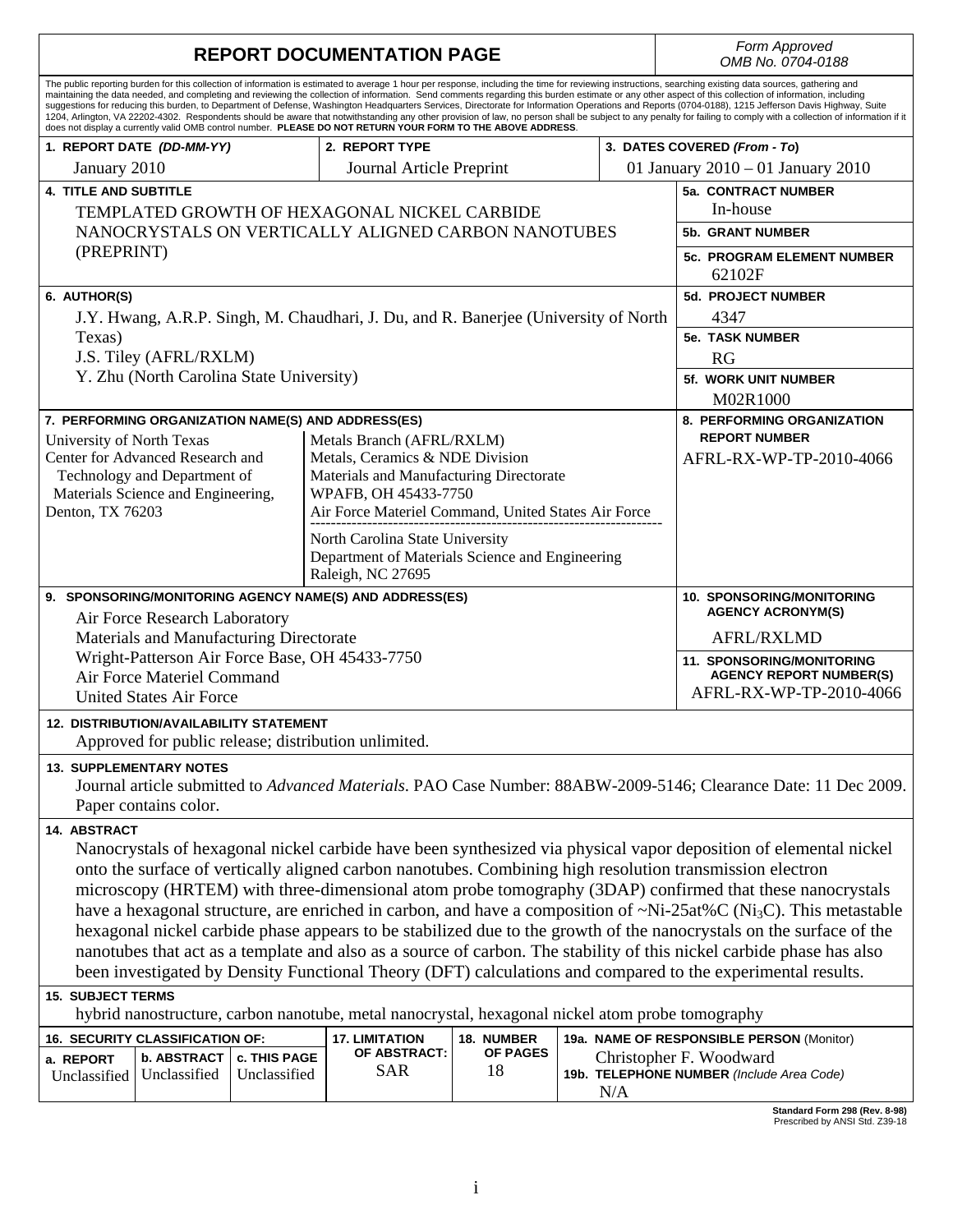#### **Templated Growth of Hexagonal Nickel Carbide Nanocrystals on Vertically Aligned Carbon Nanotubes**

J.Y. Hwang, A.R.P. Singh, M. Chaudhari, J. Tiley\*, Y. Zhu<sup>#</sup>, J. Du, and R. Banerjee

Center for Advanced Research and Technology and Department of Materials Science and Engineering, University of North Texas, Denton, TX 76203

\* Materials and Manufacturing Directorate, Air Force Research Laboratory, Dayton, OH, 45433 # Department of Materials Science and Engineering, North Carolina State University, Raleigh, NC 27695

#### *Abstract*

Nanocrystals of hexagonal nickel carbide have been synthesized via physical vapor deposition of elemental nickel onto the surface of vertically aligned carbon nanotubes. Combining highresolution transmission electron microscopy (HRTEM) with three-dimensional atom probe tomography (3DAP) confirmed that these nanocrystals have a hexagonal structure, are enriched in carbon, and have a composition of  $\sim$ Ni-25at%C (Ni<sub>3</sub>C). This metastable hexagonal nickel carbide phase appears to be stabilized due to the growth of the nanocrystals on the surface of the nanotubes that act as a template and also as a source of carbon. The stability of this nickel carbide phase has also been investigated by Density Functional Theory (DFT) calculations and compared to the experimental results.

Keywords: Hybrid Nanostrucutre; Carbon Nanotube; Metal Nanocrystal; Hexagonal Nickel; Atom probe tomography.

Synthesis of nanocrystalline hybrid materials based on carbon nanotubes with metals or oxides has been of substantial interest in recent years due to their potential applications in bio sensing, energy storage, catalysis, electronic devices as well as structural applications [1-5]. For example, tin oxide  $(SnO<sub>2</sub>)$  nanocrystals deposited by an aero-gel process onto multi-walled carbon nanotubes have been found to be promising for gas-sensing applications at room temperatures [1] indicating that carbon nanotubes can be used as templates for deposition or growth of nanocrystals for various applications. Despite the various reports on synthesis of carbon nanotubes coated with nanocrystals, there have been rather limited high-resolution investigations of the structural and compositional details associated with these nanocrystals. Similarly there has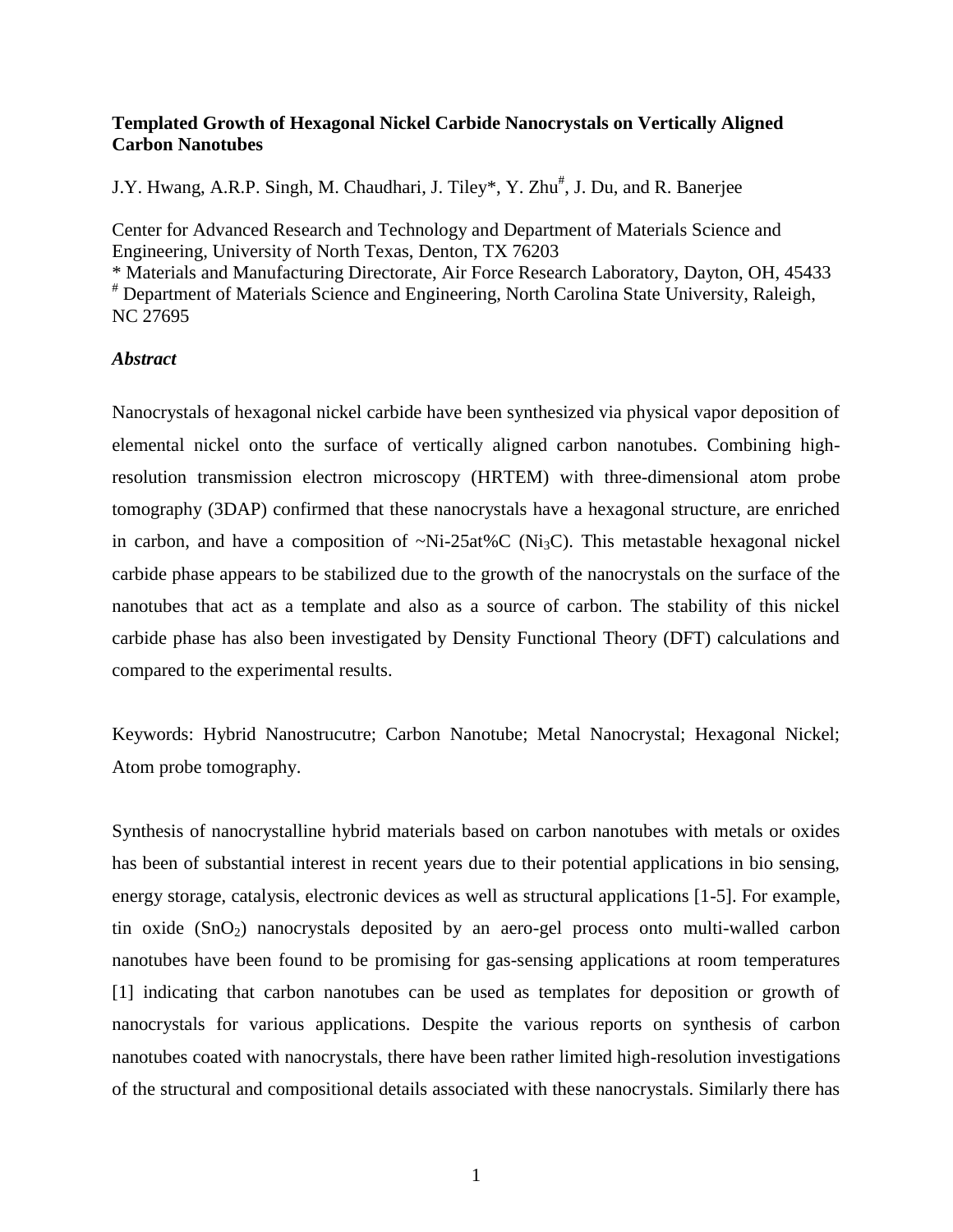been a lot of interest in the synthesis of nanocrystalline metallic materials such as nickel, due to their application in a wide range of engineering fields, specifically catalysis, energy absorption, and magnetic recording media [6-8]. Elemental nickel, in its equilibrium form at room temperature exhibits a face centered cubic (FCC) structure. Interestingly, there have been reports in the literature related to the stabilization of a non-equilibrium hexagonal structure (hexagonal close-packed or HCP) in nanostructured forms of nickel, including HCP metastable nickel carbide nanocrystals [9-12]. The HCP phase is typically observed in case of far-from equilibrium synthesis routes such as wet chemical synthesis at very low temperatures when the nanocrystals grow from an amorphous phase [9], decomposition of neutral metal complex [10], thin film processing via hetero epitaxial growth [11], and mechanical alloying via high energy ball milling [12]. These synthesis methods indicate that HCP nickel is only observed below a certain critical crystallite size  $(-4 \text{ nm})$  and changes to the equilibrium FCC structure for larger crystallite sizes [9-10]. Nickel does not form a carbide under equilibrium conditions, however, there have been reports of metastable HCP nickel carbides (Ni3C) forming as a result of mechanical alloying in high energy ball-milled mixtures [12]. These HCP nickel carbide  $(Ni<sub>3</sub>C)$  nanocrystals also exhibited a highly disordered and defective internal structure due to extreme local pressures and temperatures involved in far-from equilibrium processing, such as high energy ball milling [12]. Furthermore, nanocrystals synthesized from a carbon-containing neutral metal complex of nickel, indicate that the HCP phase can be stabilized in much larger nanocrystals  $\sim$  20 nm), possibly due to the presence of carbon [10]. However, a detailed investigation and clear understanding of the role of carbon on the stabilization of the HCP phase in nickel nanocrystals is presently lacking.

This paper reports the templated synthesis of hexagonal nickel carbide nanocrystals via physical vapor deposition (PVD) of elemental nickel onto the surface of double-walled carbon nanotubes. PVD processes such as sputter deposition offer a relatively simple and clean route for synthesizing nanocrystals on nanotube surfaces. Electron diffraction and high resolution transmission electron microscopy (HRTEM) was used to identify the crystal structure and morphologies, while three-dimensional atom probe tomography was used to determine the composition of the nickel carbide nanocrystals. The coupling of these two advanced characterization techniques permitted the determination of both the atomic scale structure and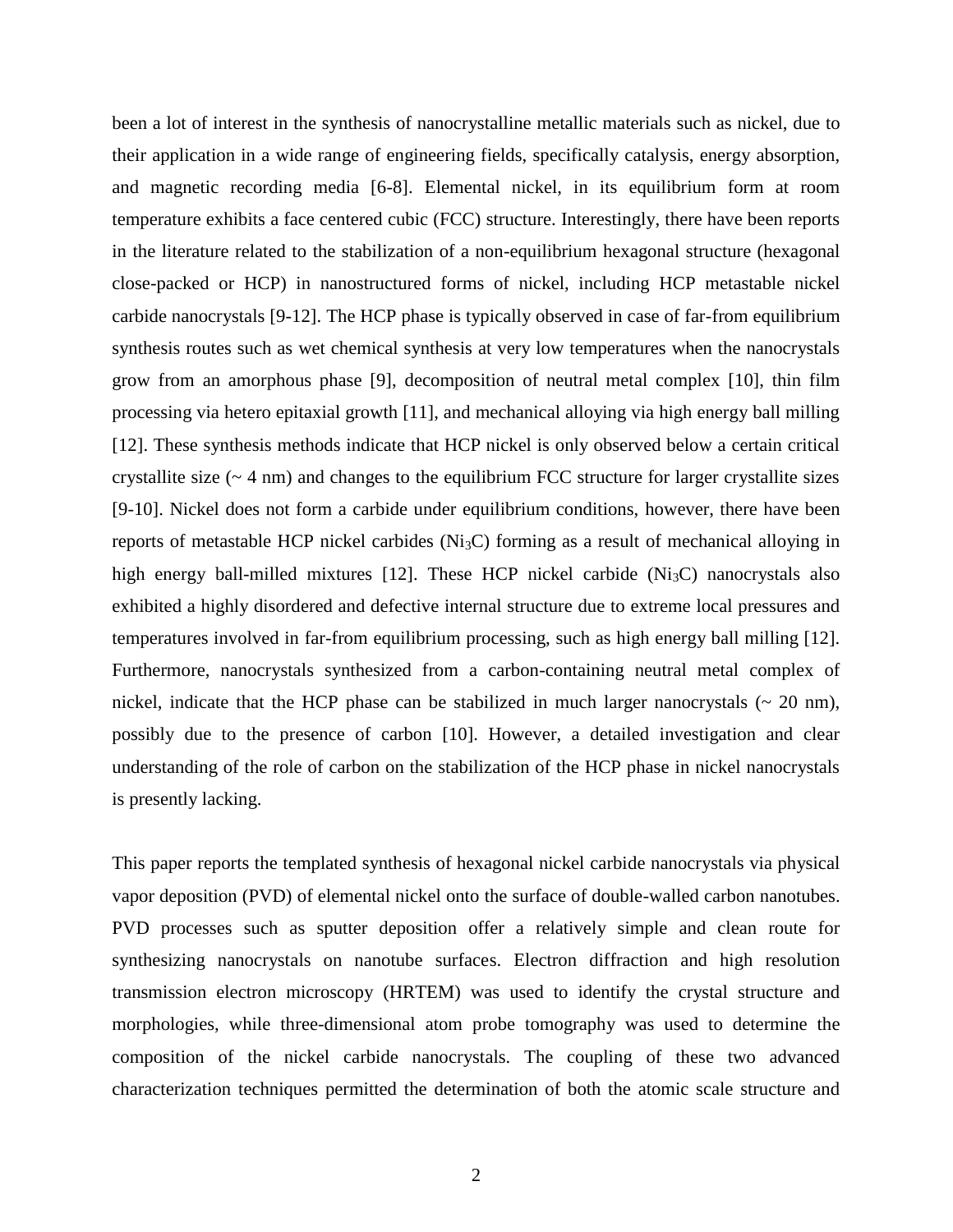composition of these nanocrystals for the first time. Furthermore, synergistic coupling of these experimental results with first-principles electronic structure based calculations of the relative energies of different metastable nickel and nickel carbide phases has led to a better insight into the role of carbon and the template offered by the nanotube surface on the formation of metastable nickel carbide nanocrystals.

#### 2. Experiment

Using sputtering, elemental nickel was deposited onto vertically aligned CNT in a PVD system. Pure elemental Ni (99.99%) targets from Kurt Lesker Co., were used for the deposition. Si wafers with a high density of vertically grown CNTs on the surface were used as the substrate for the Ni depostion. A 10 mm x 10 mm piece of Si wafer, coated with the CNTs, was loaded into the PVD chamber and pumped down to a base pressure  $\sim 10^{-8}$  torr. Pure Argon sputtering gas was introduced into the chamber to achieve a working pressure ~ 5 mTorr. Ni was deposited using the DC magnetron sputtering power at 200W at room temperature for 60 minutes. In order to characterize the nanostructured Ni deposited on the CNT surface, site-specific samples were prepared for both transmission electron microscopy (TEM) and 3D atom probe (3DAP) studies, using the FEI Nova 200 NanoLab – dual beam FIB instrument. In order to minimize the Gallium ion damage during the sample preparation, the area of interest was protected by depositing a Pt overlayer on the region of interest and subsequently lifting out samples. Lifted-out samples were attached to a copper grid for TEM studies. Additional thinning and cleaning to obatin less than 50 nm thickness using the FIB was done at 30 KeV and 5 KeV consequently to remove the redeposition and ion beam damage. The site specific samples have been characterized using the FEI Tecnai F20 field emission gun TEM operating at 200 kV. The sample for atom probe analysis was also prepared using the dual-beam FIB. 3DAP experiments were conducted on a LEAP 3000 Local Electrode Atom Probe (LEAP<sup>TM</sup>) microscope system manufactured by Imago Scientific Instruments, Inc. The laser-pulse evaporation method was used for analyzing these samples at a temperature of 60K with 0.5% average evaporation rate and a laser pulse energy of 0.5 nJ.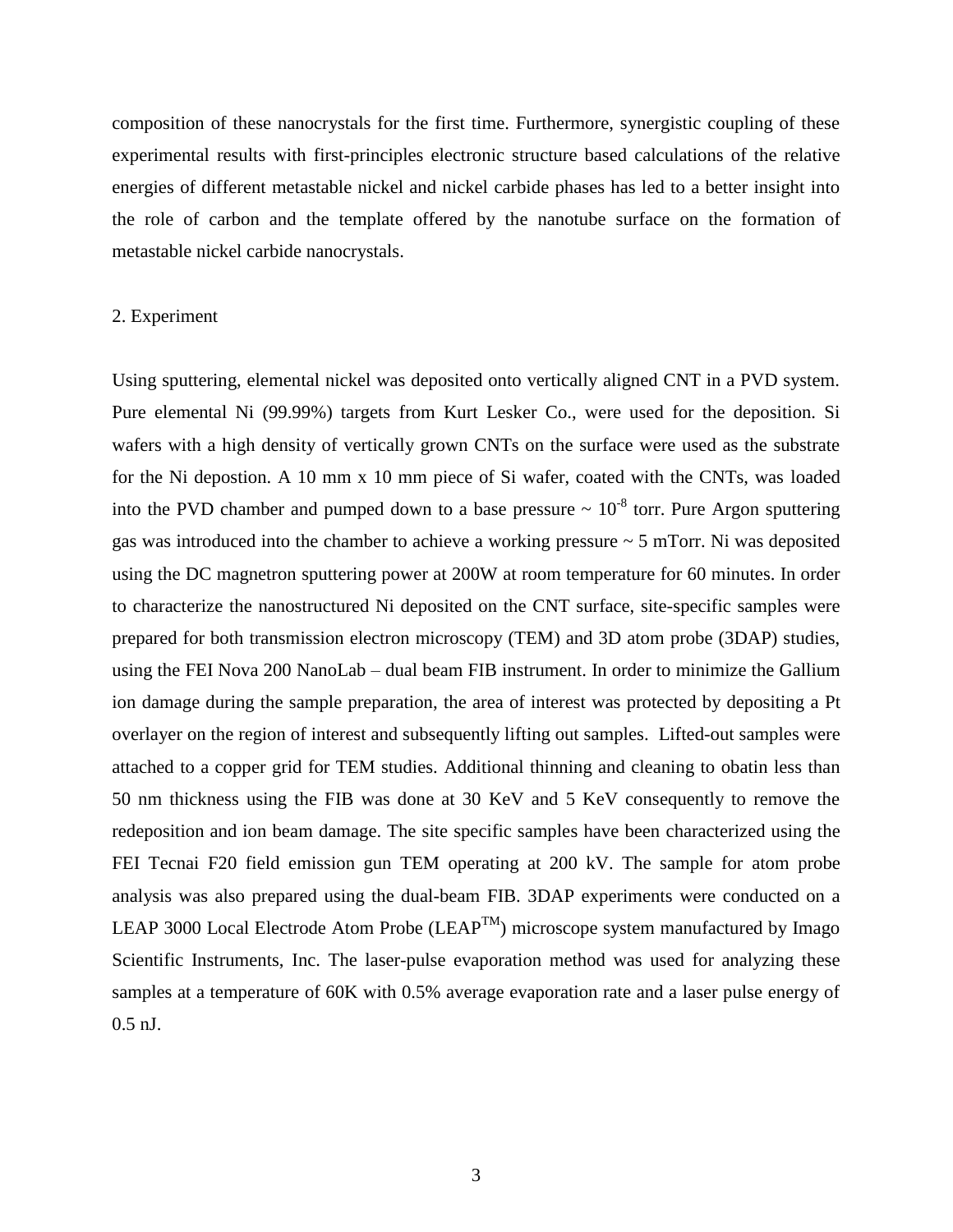#### 3. Results and Discussion

Fig. 1(a) shows a scanning electron microscopy (SEM) image on the as-received vertically aligned carbon nanotubes grown by chemical vapor deposition method on a Si wafer. The high density of aligned CNTs have a double-walled structure with a diameter  $\sim$  4 nm and length  $\sim$  650 m length. The detailed properties of these nanotubes are reported elsewhere [13]. Fig. 1(b) shows a SEM image from the nickel-coated carbon nanotubes, clearly exhibiting the granular morphology of nanocrystals uniformly coating the surface of the nanotubes (higher magnification shown as an inset). From bright-field TEM images, such as the representative one shown in Fig. 1(c), the average crystalline size was determined to be  $\sim$  5 nm. The electron diffraction, comprising multiple rings, shown as an inset in Fig. 1(c), confirmed the polycrystalline nature of the vapor deposited nanocrystals on the surface of the nanotubes.

For a detail analysis of morphology and crystal structure of these nanocrystals, an HRTEM image as well as an enlarged selected area diffraction (SAD) pattern are shown in Figs. 2(a) and (b) respectively. Fig. 2(a) clearly shows the formation of nanocrystals of relatively uniform size on the surface of the nanotubes, with the underlying graphene layers visible in some cases. The nanocrystals were typically less than  $\sim$  3nm in size. Most of the primary rings observed in the SAD pattern shown in Fig. 2(b) can be consistently indexed based on a hexagonal (HCP) structure with a single weak ring corresponding to the face-centered cubic (FCC) structure of Ni. The lattice parameter of the HCP phase was determined to be  $a = 2.6$ ,  $c = 4.3\text{\AA}$  and found to be in close agreement with those reported previously by Tian et. al for hexagonal nickel nanocrystals [11] as well as by Yue et. al. for metastable  $\text{Ni}_3\text{C}$  nanocrystals [12]. The equilibrium phase diagram does not exhibit either any hexagonal Ni or nickel carbide phase. It appears that the carbon nanotubes can affect the formation of this hexagonal nickel phase by providing a template for heterogeneous nucleation during the physical vapor depostion process. Fig. 2(c) shows a relatively large Ni nanocrystal  $(\sim 20 \text{ nm})$  on the CNT surface exhibiting a hexagonal structure as revealed by the corresponding [ 1213 ] zone axis SAD pattern (inset in Fig. 2(c)). The evidence of a hexagonal structure in this relatively large nanocrystal contradicts the critical size (~ 4nm) of FCC-HCP transition reported previously for Ni nanocrystals by Illy et al. [9].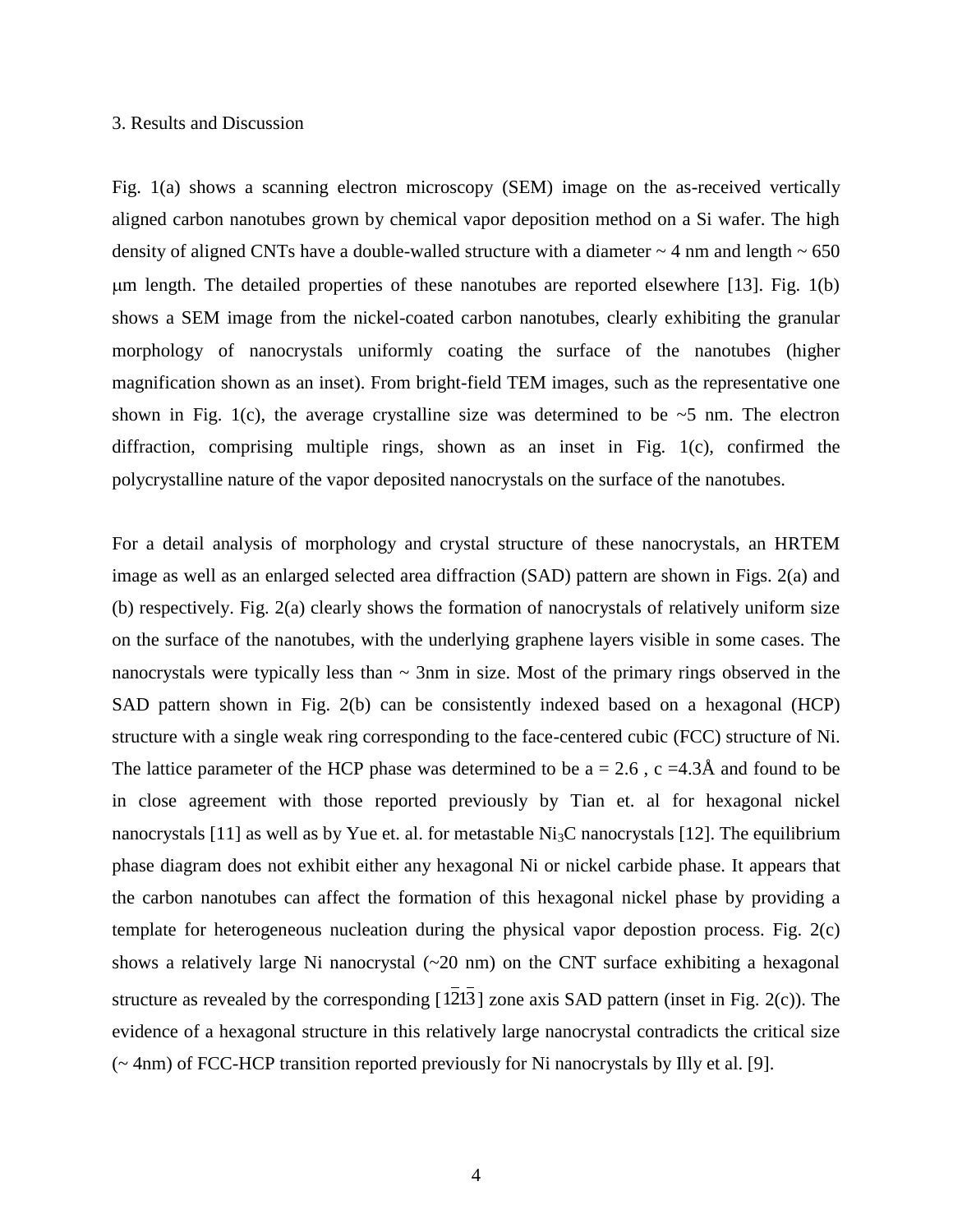Figs. 3(a) and 3(b) are SEM images, respectively showing the lift-out procedure and the sample prepared for 3DAP studies of the Ni nanocrystals deposited on the carbon nanotubes. The liftedout sample was attached on a Si micropillar, and then subsequently milled using the Ga ion beam with a final tip radius less than 30nm as shown in Fig. 3(b). The 3DAP sample preparation using FIB was well described elsewhere [14]. Fig. 3(c) shows a 3D atom probe reconstruction of the sample shown in Fig. 3(b). The C atoms have been plotted as red (color online) dots along with a solid isoconcentration surface (isosurface in short) in blue (color online) for Ni=50at%. Even though the Ni isosurface shows a clear interface between the Ni nanocrystal and CNT sides, the composition profiles across the nickel and CNT interface, plotted in Fig. 3(d), exhibit substantial intermixing between the two regions. The average composition of carbon in the Ni coated area (nickel nanocystals) is  $\sim$ 25 at.%, which corresponds to  $\sim$ Ni<sub>3</sub>C stoichiometry (refer Fig. 3(d)). Interestingly, while the metastable  $Ni<sub>3</sub>C$  phase has been proposed to form in high-energy ballmilled nanocrystalline nickel samples, there was no compositional evidence presented in support of this argument [12]. However, the reported HCP crystal structure and lattice parameters for this metastable carbide are in good agreement with the results of the present study. Yue et. al suggested carbon seems to be a significant role on the stabilization of HCP Ni phase, especially at lower growth temperatures. The present study suggest that hexagonal  $Ni<sub>3</sub>C$  nanocrystals can be stabilized up to sizes as large as ~20nm when grown on the surface of carbon nanotubes. Therefore, it appears that the nanotubes not only provide a template for the growth of the hexagonal nickel phase but also increase the stability of this phase due to the diffusion of carbon from the nanotubes into the nanocrystals. Under these circumstances it becomes imperative to investigate the relative stabilities of HCP Ni and HCP  $Ni<sub>3</sub>C$  phases with respect to the equilibrium FCC Ni phase. Such an analysis has been carried out using density functional theory (DFT) as described below.

We have performed plane wave Density Functional Theory (DFT) total energy calculations of HCP and FCC Ni, as well as orthorombic (cementite) and HCP Ni<sub>3</sub>C [16]. Equation of states of these structures were obtained by calculating the total energy versus volume curves with unit cell volumes spanning 10% up and below those of the experimental structures. The cell shape and atom positions were fully relaxed within the theory of DFT at each of the volumes. The final equation of states curves are shown in Fig. 4. Generalized gradient exchange correlation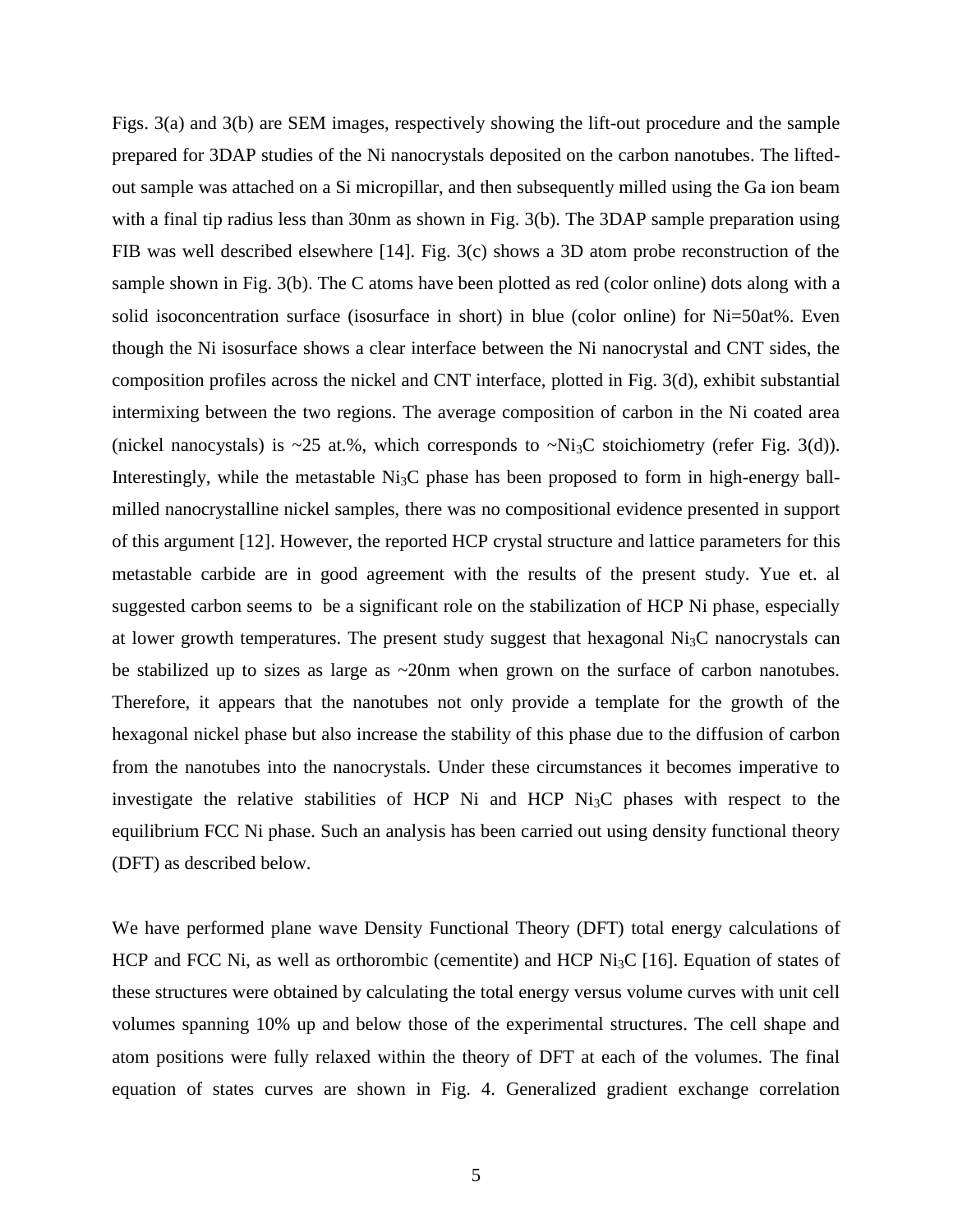functionals with the PBE form [17] and Projected Augmented Wave (PAW) [18] pseudopotentials to describe the electron - ion core interactions were used in the DFT calculations as implemented in the Vienna *ab initio* Simulation Package (VASP) [19-20]. Ni 3s and 3p electrons were treated as valence electrons  $(3s^2p^6d^84s^2)$ . Plane wave kinetic energy cutoff of 400 eV and 9x9x9 for  $Ni<sub>3</sub>C$  and  $21x21x21$  for Ni K-point sampling of Brillouin zone were used in the calculations. Geometry optimizations were performed using the congugaed gradient method until forces acting on each atom being smaller than 0.01 eV/Å. Spin polarized calculations was employed in all geometry optimzation and energy calculations due to the maganetic nature of Ni. HCP Ni<sub>3</sub>C was found to have zero magnetization but both HCP and FCC Ni exhibited ferromagnetic behavior with residual magnetic moments of  $0.63 \mu_B$ .

DFT calculations show that the FCC Ni is more stable than HCP Ni by 0.024 eV/atom at equilibrium geometry, consistent with experiments and previous DFT calculations and verifies that spin polarized calculations are important in nickel and related systems [22]. In Fig. 4, in order to be comparable to the Ni3C equation of state, the energies and volumes of HCP and FCC Ni are ploted for three Ni atoms and the energy was shifted by adding the energy per atom of carbon (in the diamond structure) from calculations of the same conditions (-9.110 eV/atom). The orthorhombic cementite structured  $Ni<sub>3</sub>C$  equation of state was also calculated (not shown) and it is found that it has a higher energy than the HCP structure by  $0.157$  eV per Ni<sub>3</sub>C unit which is in good agreement with experimental observations of the existence of only hexagonal Ni3C. The energy versus volume curves were fitted to Birch–Murnaghan equation of state and equilibrium volume, cell parameter and bulk modulus were obtained. For hexagonal  $Ni<sub>3</sub>C$ , the equilibrium volume obtained from equation of state is about 2.82% larger than the experimental volume determined using electron diffraction and the corresponding unit cell sizes are 0.93% larger. The bulk modulus from equation of state is 188.2 GPa for Ni3C. The equilibrium  $Ni<sub>3</sub>C$ structure was used to calculate the electron diffraction patterns. The calculated TEM pattern agrees well with experimental data both in terms of the general hexagonal symmetry and the interatomic spacing of the planes in the diffraction pattern as shown in Table 1.

The formation of hexagonal  $Ni<sub>3</sub>C$  can become favorable in the consideration of total energy of the Ni/CNT systems based on our DFT calculations. The energy difference between the HCP Ni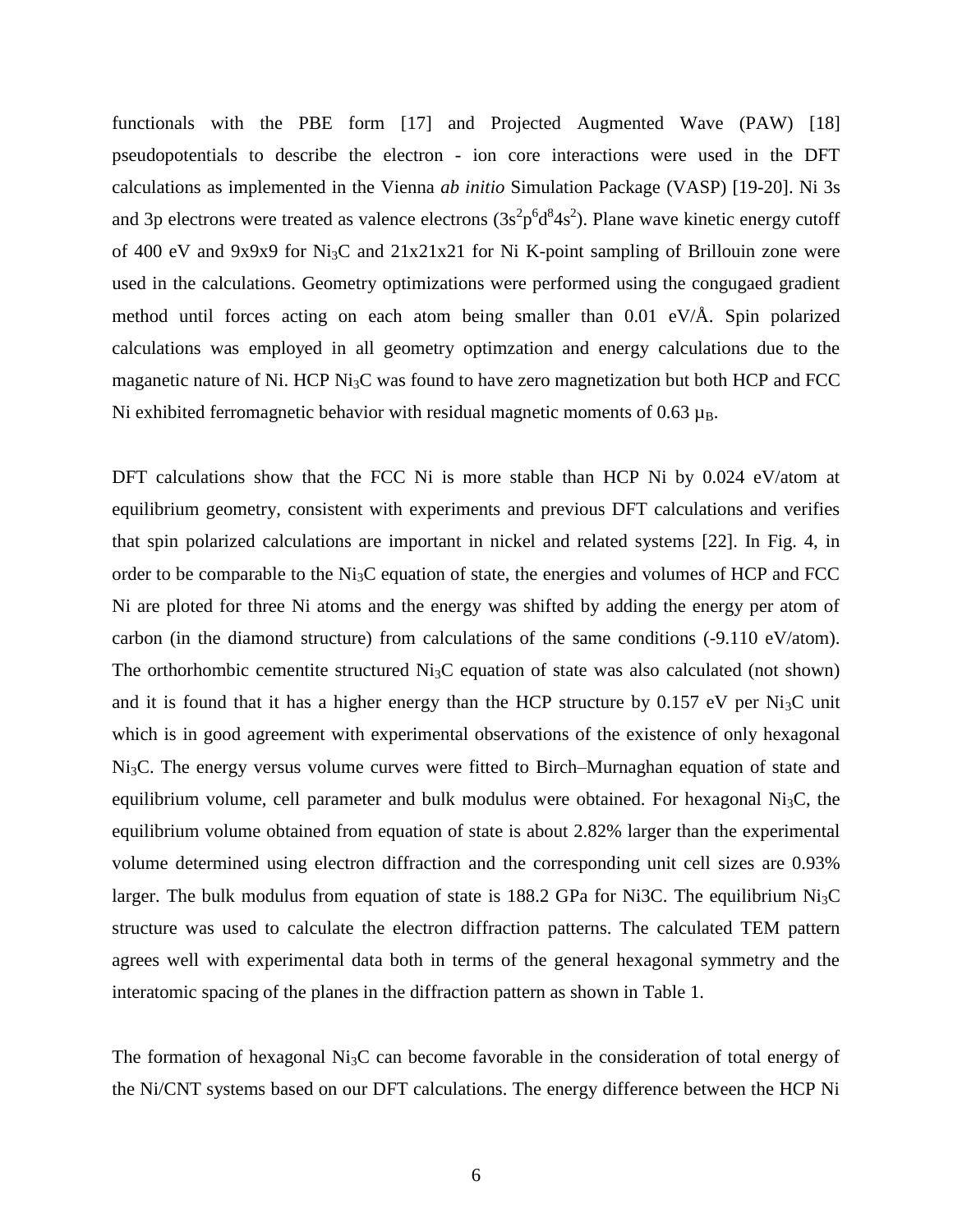+ carbon and the hexagonal Ni<sub>3</sub>C is 0.063 eV/Ni<sub>3</sub>C unit. Here the energy of carbon used for adding to the HCP Ni value is for the diamond structure, which compared to graphite is lower by 0.0197 eV/atom. However, due to the fact that in this case the carbon atoms are in the form of a nanotube, the total energy of carbon can be considerably higher than that of diamond or graphite. It was found from DFT calculations that the energy of formation of carbon nanotubes increases with decreasing tube diameters [23]. This will shift the equation of state for FCC and HCP Ni + C to a higher energy level, which will eventually favor the formation of HCP  $\rm Ni_{3}C$  nanocrystals rather than HCP Ni nanocrystals on the surface of the CNTs. Furthermore, interfacial energy considerations are also likely to aid in the stabilization of the HCP  $\mathrm{Ni}_{3}\mathrm{C}$  nanocrystals.

Sputter deposition of elemental Ni onto vertically-aligned carbon nanotubes results in the templated nucleation and growth of  $Ni<sub>3</sub>C$  nanocrystals exhibiting a hexagonal crystal structure. The nanotubes not only act as a template for the synthesis of these nanocrystals but also act as a source of carbon. The hexagonal phase can be stabilized in these nanocrystals to relatively large sizes ( $\sim$  20 nm). Density functional theory calculations indicate that the HCP Ni<sub>3</sub>C phase is metastable with respect to FCC Ni + C (in diamond). However, the total energy difference between HCP Ni<sub>3</sub>C and HCP Ni + C (in diamond) is relatively small and it is quite likely that the HCP Ni<sub>3</sub>C phase might have a lower energy than HCP Ni + C (in nanotubes), resulting in their stabilization on the nanotube surface.

#### *Acknowledgements*

This work was financially supported by U. S. Air Force Research Laboratory (AFRL ISES contract) and the U. S. Air Force Office of Scientific Research (AFOSR Grant # FA9550-06-1- 0193). The authors also gratefully acknowledge the Center for Advanced Research and Technology (CART) at the University of North Texas.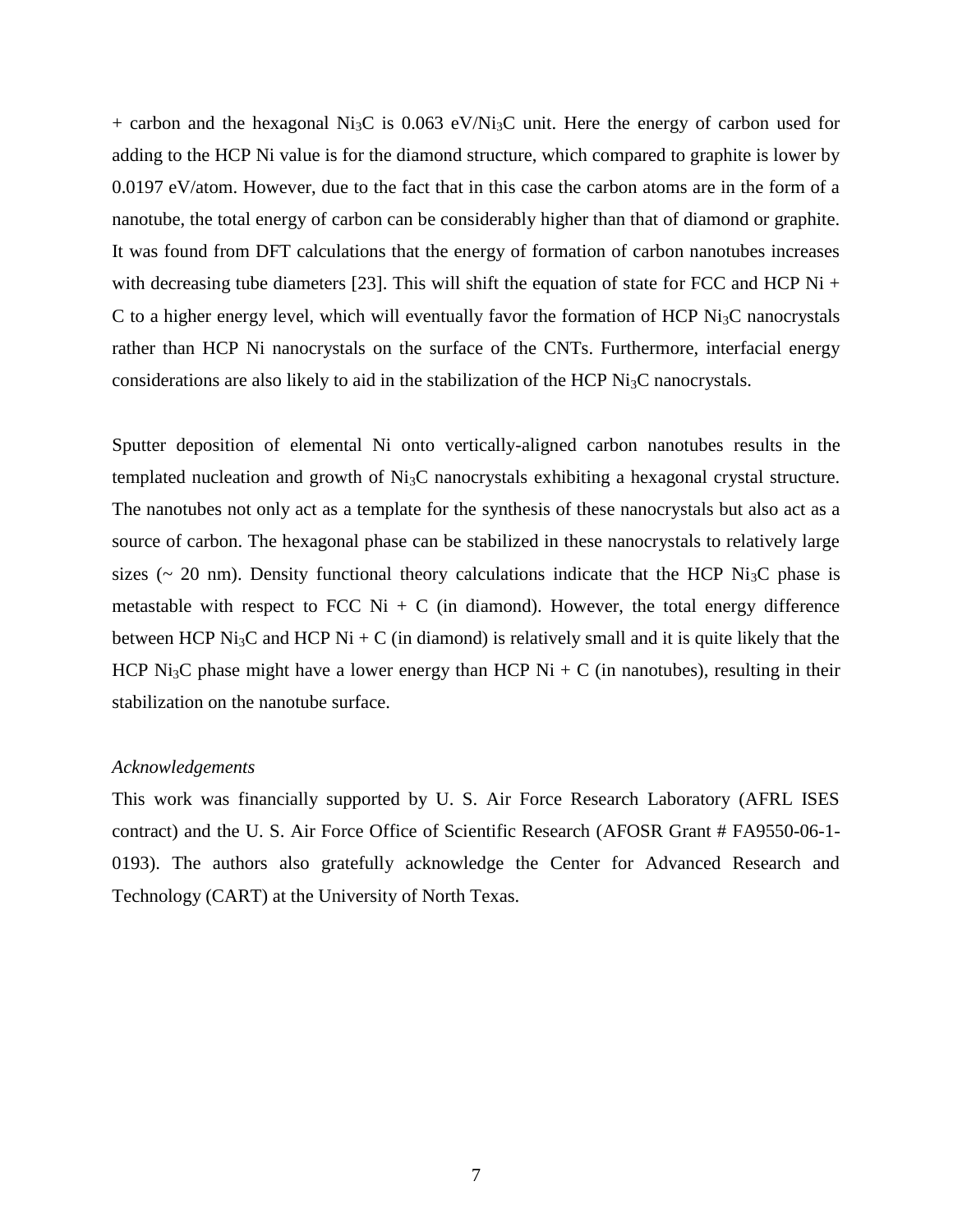- [1] G. Lu, L.E. Ocola, and J. Chen, Adv. Mater. 21, 1 (2009).
- [2] D.S. Kim, S.M. Lee, R. Scholz, M. Knez, U. Gösele, J. Fallert, H. Kalt, and M. Zacharias, Appl. Phys. Lett. 93, 103108 (2008).
- [3] L. Zhu, G. Lu, and, J. Chen, *J. Heat Transfer*, **130**, 044502-1 (2008).
- [4] E.J. Garcia, A.J. Hart, B.L. Wardle, and A.H. Slocum, Adv. Mater. 19, 2151 (2007).
- [5] K. Ota, A. Kawabata, H. Murakami, E. Kita, Mater. Trans, 42, 1684 (2001).
- [6] N. Cordente, M. Respaud, F. Senocq, M.J. Casanove, C. Amiens, and B. Chaudret, Nano Lett. 1, 565 (2001).
- [7] J.C. Bao, C.Y. Tie, Z. Xu, Q.F. Zhou, D. Shen, Q. Ma, Adv. Mater. 13. 1631 (2001).
- [8] Z.P. Liu, S. Li, Y. Yang, S. Peng, Z.K. Hu, Y.T. Qian, Adv. Mater. 15. 1946 (2003).
- [9] S. Illy, O. Tillement, F. Machizud, J.M. Dubois, F. Massicot, Y. Fort, and J. Ghanbaja, Phil. Mag. A, 79, 1021 (1999).
- [10] V. Rodriguez-Gonzalez, E. Marceau, P. Beaunier, M. Che, C. Train, J. Solid State Chem. 180, 22 (2007).
- [11] W. Tian, H.P. Sun, X.Q. Pan, J.H. Yu, M. Yeadon, C.B. Boothroyd, Y.P. Feng, R.A. Lukaszew, and R. Clarke. Appl. Phys. Lett. 86, 131915 (2005).
- [12] L. Yue, R. Sabiryanov, E.M. Kirkpatrick, D.L. Leslie-Pelecky, Phys. Rev. B. 62, 8969 (2000).
- [13] X. Zhang, Q. Li, Y. Tu, Y. Li, J. Y. Coulter, L. Zheng, Y. Zhao, Q. Jia, D.E. Peterson, Y. Zhu, Small, 3. 244 (2007).
- [14] K. Thompson, D. Lawrence, D.J. Larson, J.D. Olson, T.F. Kelly, and B. Gorman, Ultramicroscopy, 107, 131 (2007).
- [15] M.K. Miller, K. R. Russell, K. Thompson, R. Alvis, and D.J. Larson, Microsc. Microanal. 13, 428 (2007).
- [16] S. Nagakura, J. Phys. Soc. Jpn. 13, 1005 (1958).
- [17] G. Kresse and J. Hafner, Phys. Rev. B, 49, 14251 (1994).
- [18] G. Kresse and J. Furthmüller, Phys. Rev. B, 54, 11169 (1996).
- [19] J. P. Perdew, K. Burke, and M. Ernzerhof, Phys. Rev. Lett., 77, 3865 (1996).
- [20] P. E. Blochl, Phys. Rev. B, 50, 17953 (1994).
- [21] G. Kresse and D. Joubert, Phys. Rev. B, 59, 1758 (1999).
- [22] G. Y. Guo and H. H. Wang, Chin. J. Physics, 38, 949 (2000).
- [23] M.F. Budyka, T.S. Zyubina, A.G. Ryabenko, S.H. Lin, A.M. Mebel, Chem. Phys. Lett. 407, 266, (2005).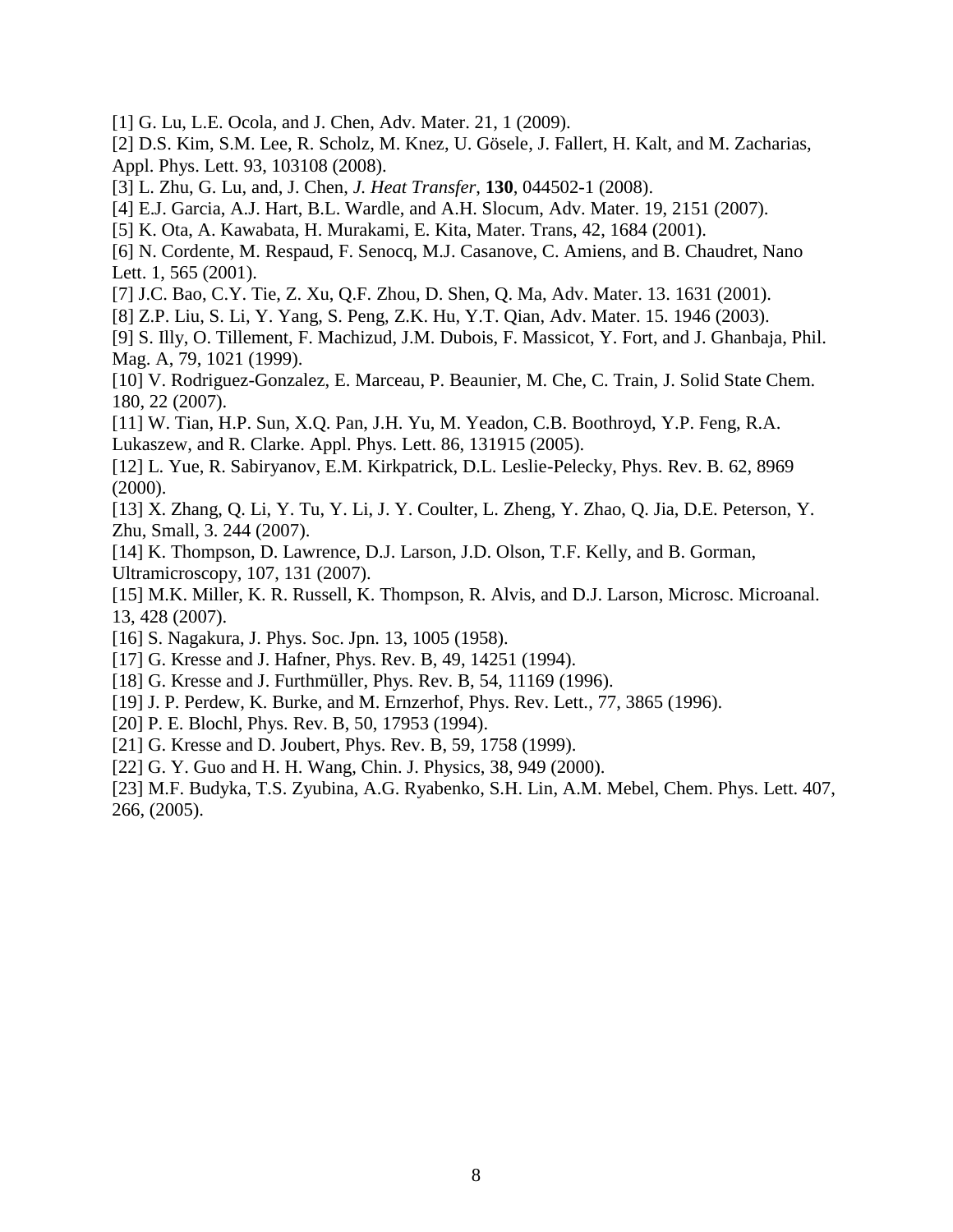

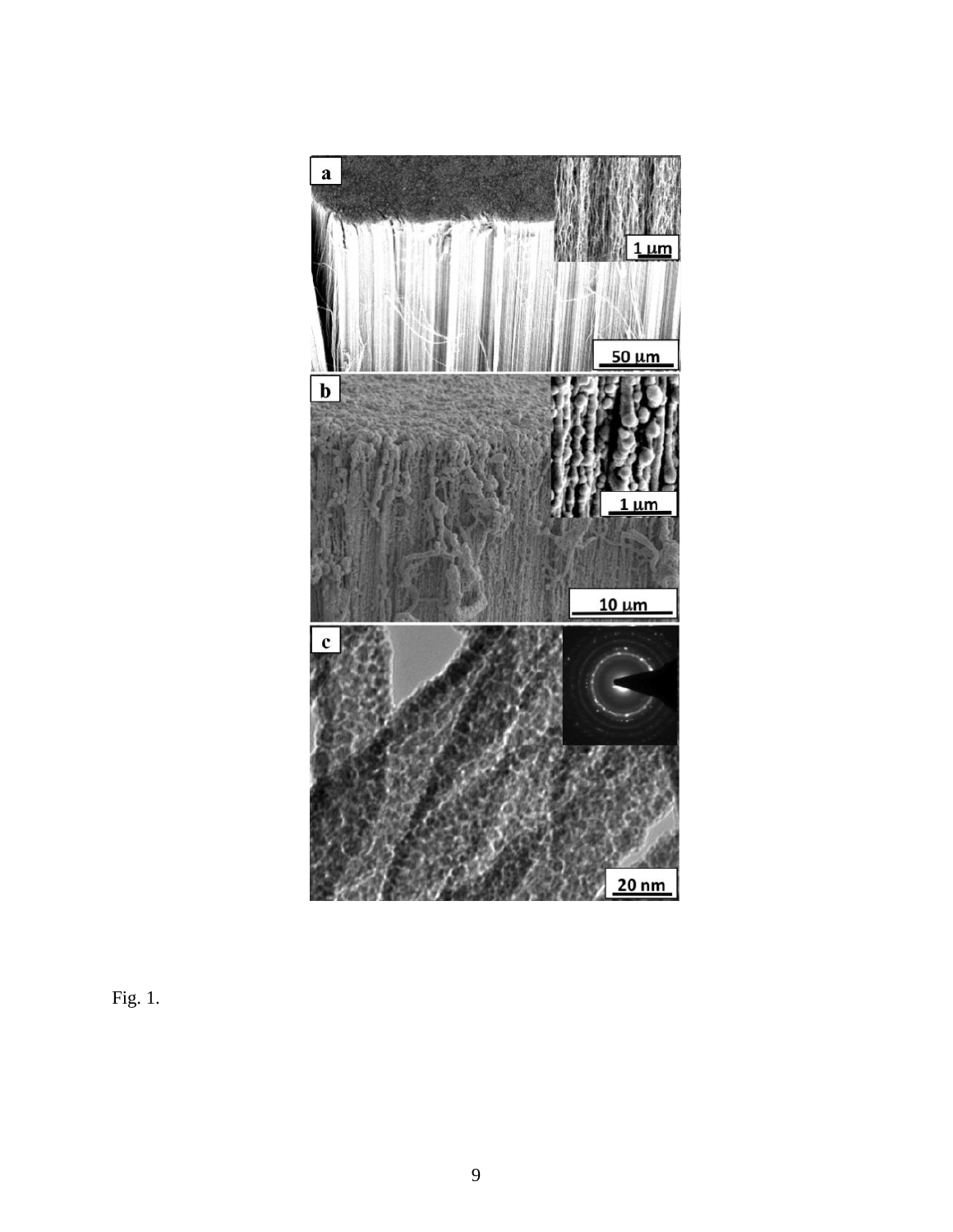



Fig. 2.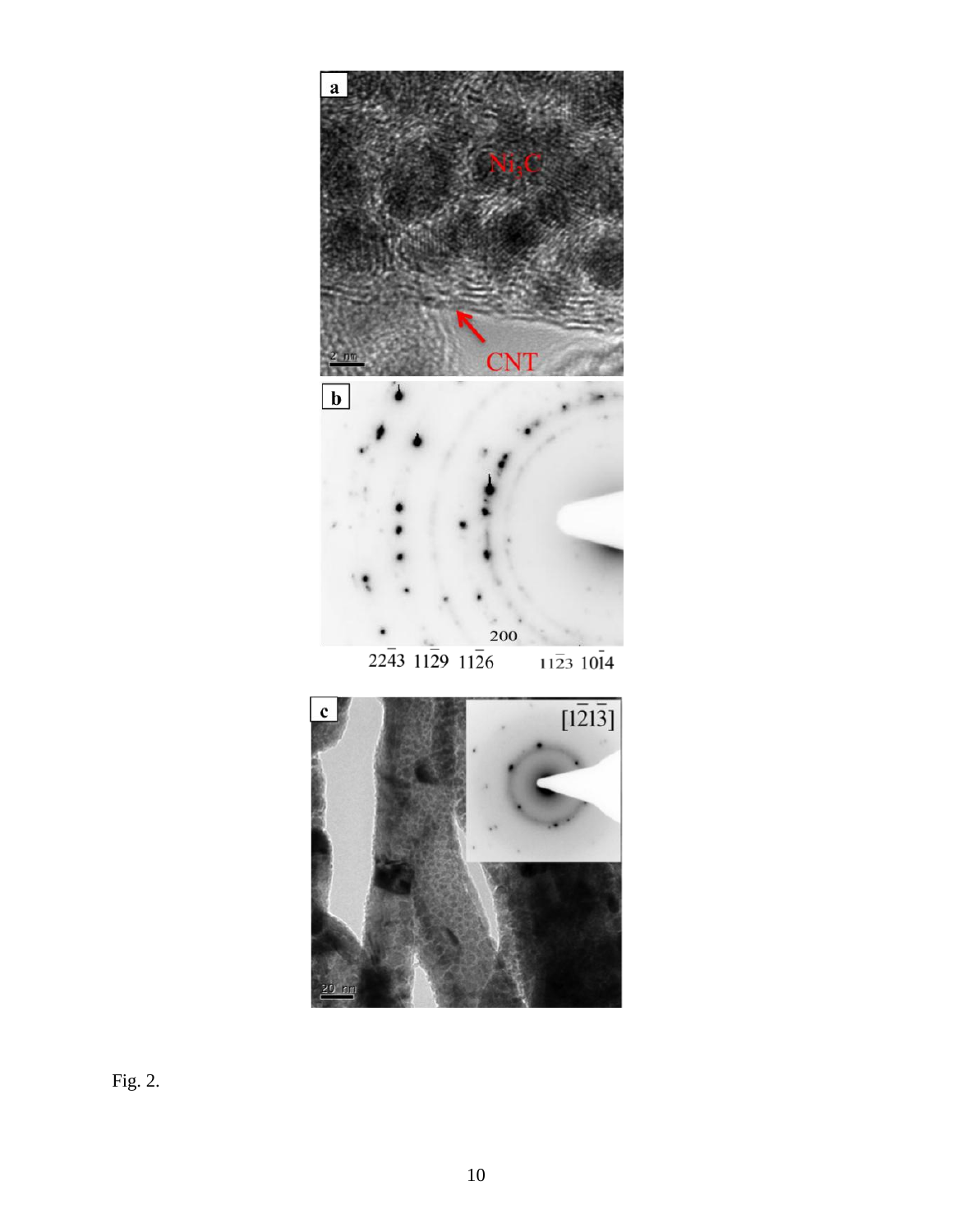



Fig. 3.